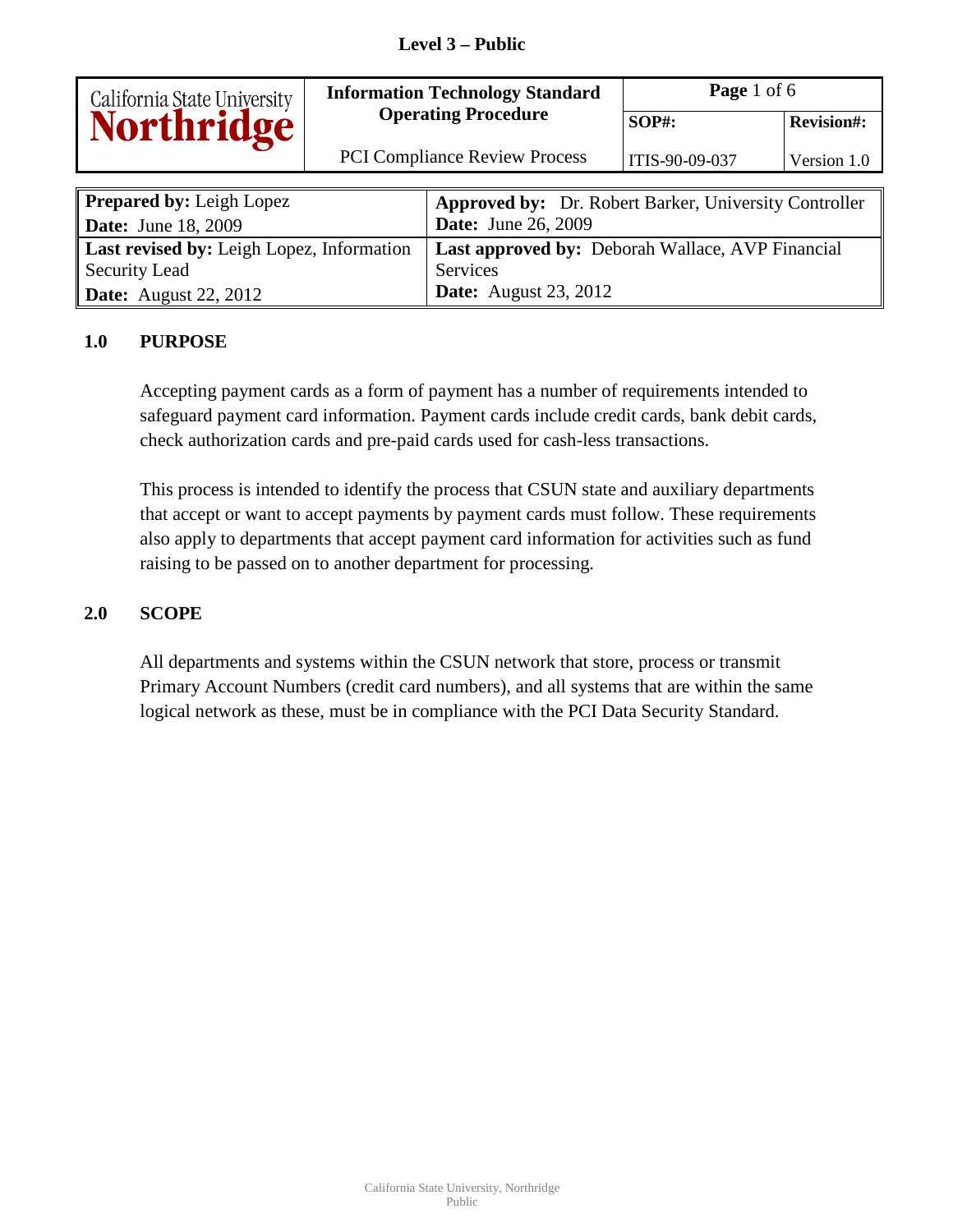# **Level 3 – Public**



# **3.0 RESPONSIBILITIES**

| <b>Entity</b>               | Title                                         | Role                                 |
|-----------------------------|-----------------------------------------------|--------------------------------------|
| <b>Internal Audit</b>       | <b>Internal Auditor</b>                       | Audit CSUN's PCI-compliance review.  |
| Information                 | <b>Information Security Officer</b>           | <b>IT Security Administrator</b>     |
| Technology                  | Information Security Lead or<br>Analyst       | <b>IT Security Technical Advisor</b> |
| Associated                  | Director of Accounting                        | <b>Business Owner</b>                |
| Students Inc.               | <b>Technology Support Coordinator</b>         | <b>Technical Contact</b>             |
| Foundation                  | <b>Advancement Resources</b>                  | <b>Business Owner</b>                |
|                             | Senior Systems Analyst                        | <b>Technical Contact</b>             |
|                             | <b>AVP, Financial Services</b>                | <b>Business Owner</b>                |
| <b>State Entities</b>       | Senior Systems Analyst                        | <b>Technical Contact</b>             |
| University                  | Facilities & Project Manager                  | <b>Business Owner</b>                |
| Corporation                 | Senior Systems Analyst                        | <b>Technical Contact</b>             |
| University Student<br>Union | <b>Associate Director, Finance</b>            | <b>Business Owner</b>                |
|                             | <b>Technology Support Services</b><br>Manager | <b>Technical Contact</b>             |

**AVP of Financial Services** (or designee) – The role of the AVP of Financial Services is to oversee CSUN's PCI- Compliance Process; to ensure the appropriate self-assessment questionnaires are submitted to the acquiring banks in a timely manner; and in conjunction with the ISO and Business Owners, identify remediation dates for areas of noncompliance.

**Information Security Officer** (or designee) – The role of the Information Security Officer (ISO**)** is to ensure that both the requisite PCI Annual Penetration Test and Quarterly Scans are conducted consistent with the requirements set forth in the PCI DSS 1.2; to provide direction for the technical remediation, and to provide oversight for the vendor scanning/testing engagements. In conjunction with the AVP for Financial Services, identify remediation action plan dates for areas of technical non-compliance on the SAQs.

**IT Network Engineer** – Maintain the network zone/segments to provide PCI-mandated levels of protection for campus PCI devices. Place new PCI devices into the appropriate network/zone segment.

**Business Owner –** The role of the 'Business Contact' is to:

1. Complete and sign the self-assessment questionnaire ("SAQ"):

#### **Part 2 –** *Merchant Organization Information*

- *2A Type of Merchant Business*
- *2B Relationships*
- *2C Transaction Processing*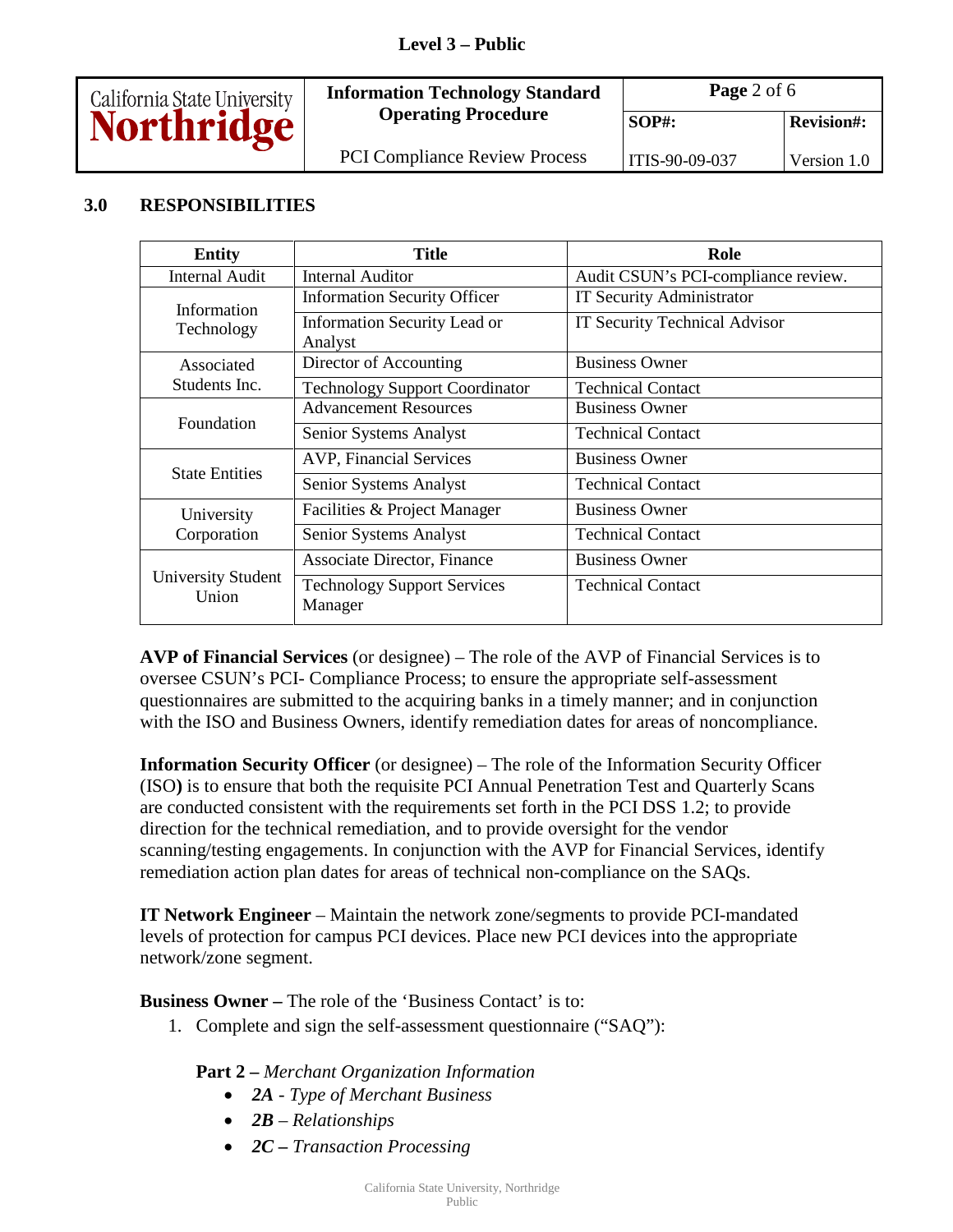| California State University | <b>Information Technology Standard</b><br><b>Operating Procedure</b> | Page 3 of 6    |                   |
|-----------------------------|----------------------------------------------------------------------|----------------|-------------------|
|                             |                                                                      | <b>SOP#:</b>   | <b>Revision#:</b> |
|                             | <b>PCI Compliance Review Process</b>                                 | ITIS-90-09-037 | Version 1.0       |

• *2D – Eligibility to Complete SAQ Type*

# **Part 3 – PCI DSS Validation**

- *3A Confirmation of Compliance Status*
- *3B Merchant Acknowledgement*
- 2. Ensure the timely remediation of vulnerabilities for department PCI devices. Detailed vulnerability reports will be provided quarterly by the Information Security office following each campus- and ASV-PCI vulnerability-scan.
	- In response to campus vulnerability scans: remediate findings prior to the ASV (official/vendor) scans;
	- Authorized Scanning Vendor (ASV) scans remediate findings prior to subsequent ASV scans.

**Information Security Lead or Analyst** – The role of the Information Security Lead or Analyst is to conduct the campus-originated (preventative) quarterly internal and external vulnerability scans of campus PCI devices; coordinate with business and technical contacts to 1) remediate vulnerabilities, 2) assist with completion of the PCI-DSS SAQ sections that pertain to campus IT services/policies; 3) coordinate with ASV technical staff to conduct ASV-conducted (official) quarterly and annual vulnerability and penetration tests, 4) Identify areas of PCI non-compliance and bring to the attention of the ISO and AVP for Financial Services. Areas of non-compliance will require a remediation action plan date on the respective SAQs.

**Technical Contact –** Remediate vulnerabilities pertaining to PCI devices. Assist business contacts and Information Security with completing the technical components on the SAQs. Inform Information Technology when new PCI devices are introduced to the campus network so that they can be added to the appropriate network zone/segment.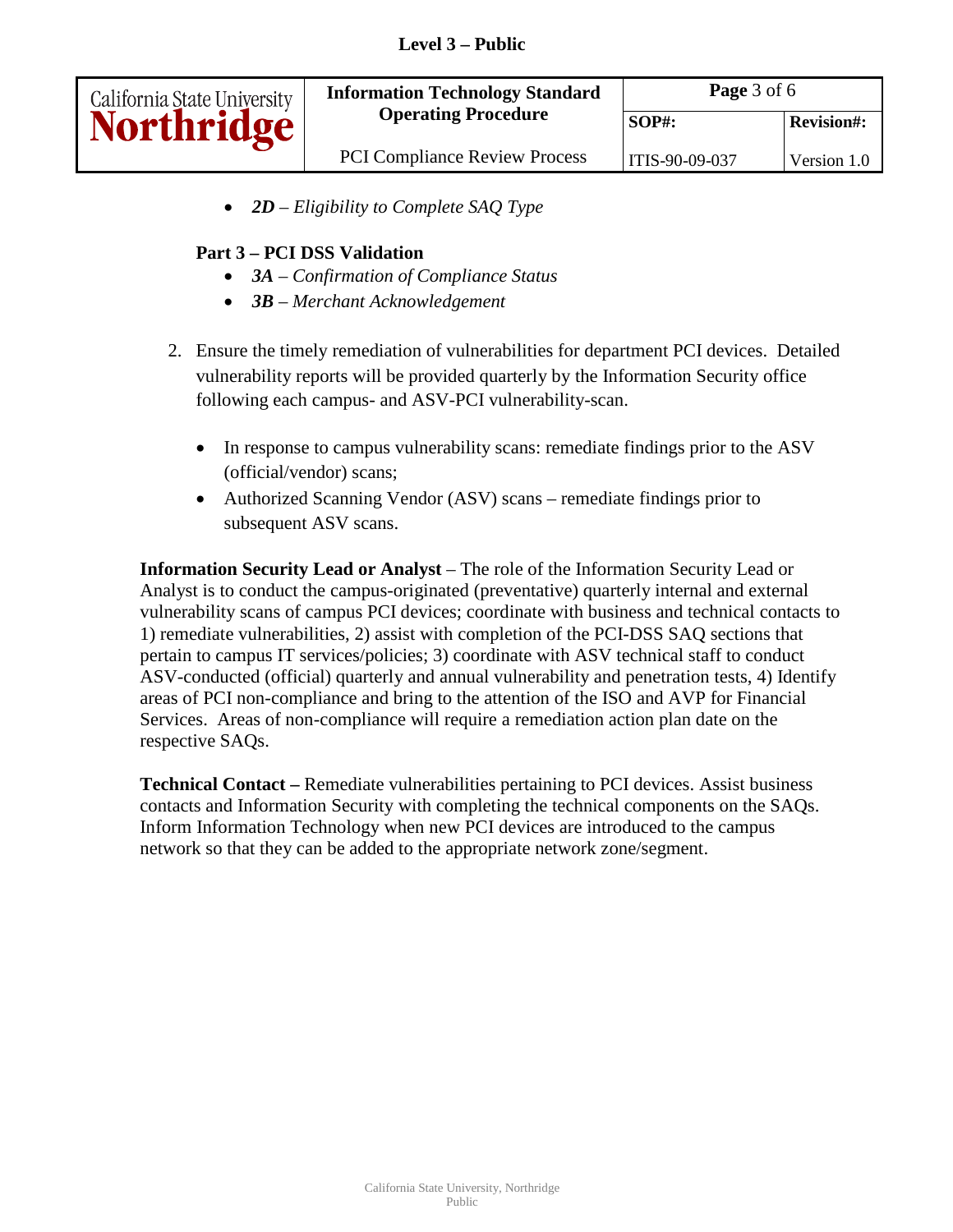| California State University<br><b>Northridge</b> | <b>Information Technology Standard</b> | Page $4$ of $6$ |                   |
|--------------------------------------------------|----------------------------------------|-----------------|-------------------|
|                                                  | <b>Operating Procedure</b>             | $SOP#$ :        | <b>Revision#:</b> |
|                                                  | <b>PCI Compliance Review Process</b>   | ITIS-90-09-037  | Version 1.0       |

# **4.0 PROCESS**

1. In accordance with the time table below, in preparation for the PCI-required quarterly external vulnerability scan (to be run by an ASV) and annual penetration test, the Information Security Analyst will conduct internal and external vulnerability scans against CSUN's Credit Card Processing/PCI network to identify known and potential vulnerabilities. Vulnerability reports will be distributed to the respective PCI business and technical contacts for remediation.

| <b>Vulnerability and Penetration Scan Time Table</b> |                              |                                                               |  |
|------------------------------------------------------|------------------------------|---------------------------------------------------------------|--|
|                                                      | <b>Timeframe</b>             | Scan                                                          |  |
|                                                      | $1st$ week of the each month | <b>CSUN Vulnerability Scan Monthly (preventative)</b>         |  |
| æ                                                    | Monthly between each scan    | Remediate                                                     |  |
|                                                      | Last week of each quarter    | ASV PCI-Required External Vulnerability Scan and Submittal to |  |
|                                                      |                              | acquiring bank(s)                                             |  |

- 2. September of each calendar year, the AVP of Financial Services (or designee) holds a kickoff meeting with the PCI workgroup, which consist of the ISO (or designee), the IT/Information Security Lead or Analyst, and the business contact for each campus PCI department. The purpose of the meeting is to review the process for conducting the annual PCI compliance review.
- 3. Business owners review prior year Self-Assessment Questionnaires (SAQs). Business owners review the prior year Self-Assessment Questionnaires (SAQs) and complete the current year SAQ.
	- a. Contact acquiring banks to determine the appropriate SAQ to complete;
	- b. Complete the SAQs. Coordinate as needed with department IT personnel and central-IT assist with the technical related sections.
	- c. Identify areas of noncompliance and coordinate with the responsible areas to identify project remediation dates.
	- d. Sign and submit the SAQs to the acquiring banks.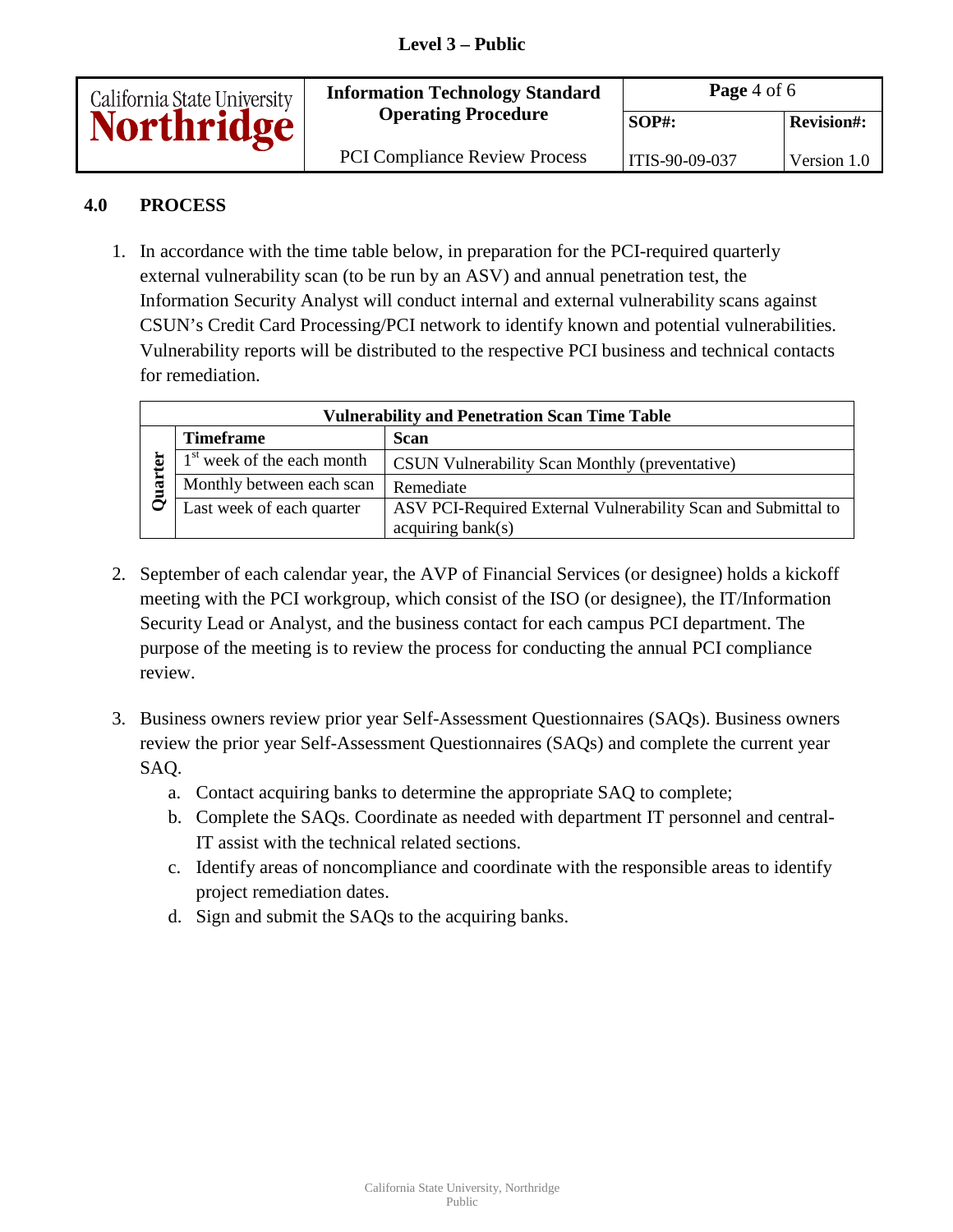# **Level 3 – Public**



**Information Technology Standard Page 5 of 6** 

PCI Compliance Review Process | ITIS-90-09-037 Version 1.0

**CSUN Payment Card Industry (PCI)/ Credit Card Contacts**

| Owner                           | <b>Department</b>                  | <b>Title</b>                              |
|---------------------------------|------------------------------------|-------------------------------------------|
| <b>Associated Students Inc.</b> |                                    | Director of Accounting                    |
|                                 |                                    | <b>Manager of Support Services</b>        |
|                                 | Foundation                         | Asst. VP for Resource Mgmt.,              |
|                                 |                                    | <b>Advancement Resources</b>              |
| <b>Foundation</b>               | University Advancement             | Assoc VP for Development,                 |
|                                 |                                    | <b>Advancement Resources</b>              |
|                                 | <b>KCSN</b>                        | General Manager, KCSN                     |
|                                 | <b>KCSN</b>                        | Membership/Underwriting                   |
|                                 | <b>State</b>                       | <b>AVP</b> for Financial Services         |
|                                 | <b>State</b>                       | Manager, Cash Services                    |
|                                 | Financial & Tax Services           | <b>Assistant Director</b>                 |
|                                 | <b>Student Accounting</b>          | Third Party Sponsor Coordinator           |
|                                 | <b>Public Safety Parking</b>       | Captain                                   |
|                                 | <b>Center on Disabilities</b>      | <b>Accounting Manager</b>                 |
| <b>State Entities</b>           | <b>National Center on Deafness</b> | Admin of Finance & Technology             |
|                                 | Quickcopies                        | Director                                  |
|                                 | Quickcopies                        | Duplicating Machine Supervisor I          |
|                                 | Res Life & Conf Admin              | <b>Financial Analyst</b>                  |
|                                 | ExL, Financial & Fiscal            | Asst. Director                            |
|                                 | Management                         |                                           |
|                                 | <b>Student Health Center</b>       | <b>Assistant Director, Ancillary Svcs</b> |
| <b>University Corporation</b>   |                                    | Facilities & Project Manager              |
| <b>University Student Union</b> |                                    | Associate Director, Finance               |